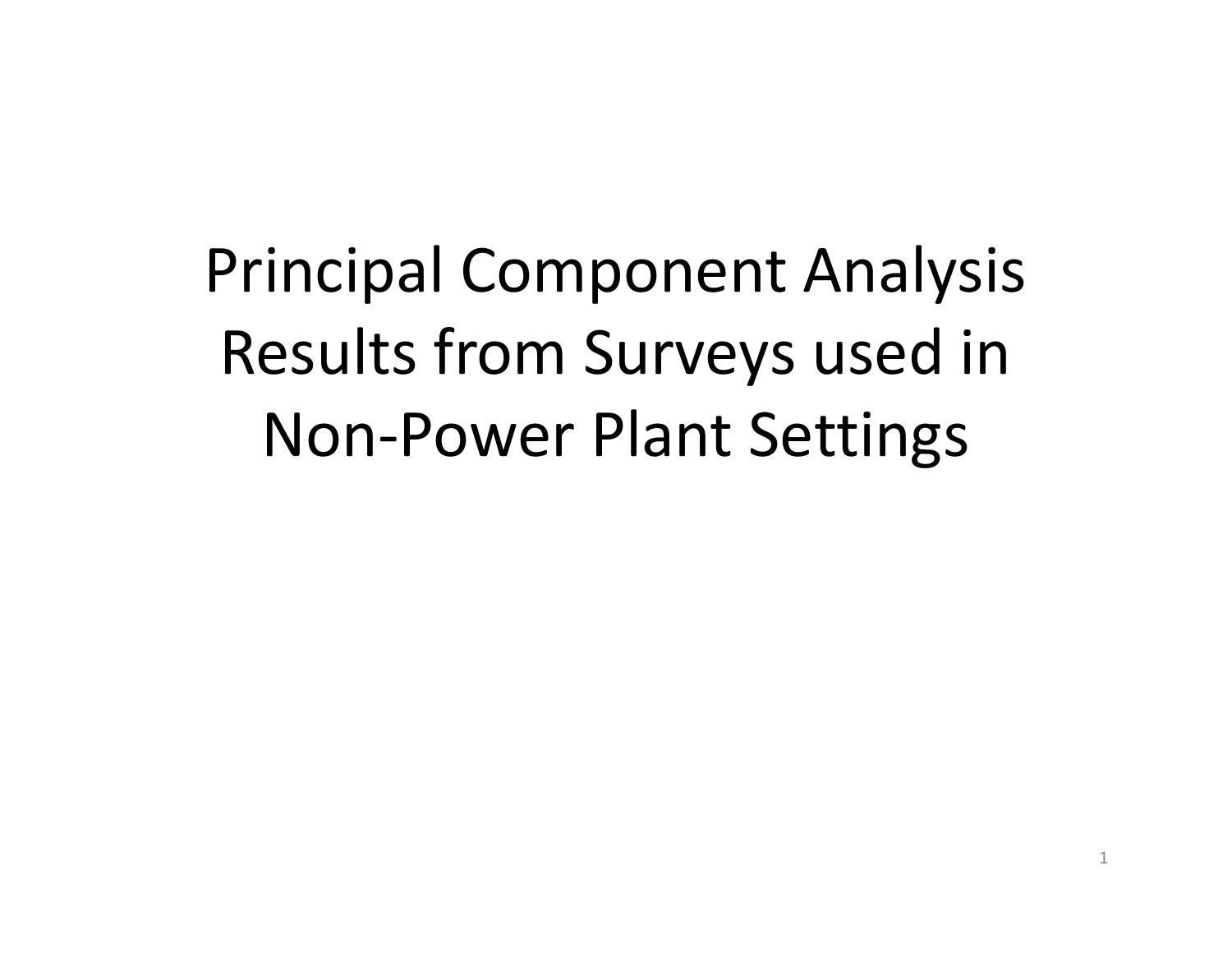#### Examples from Healthcare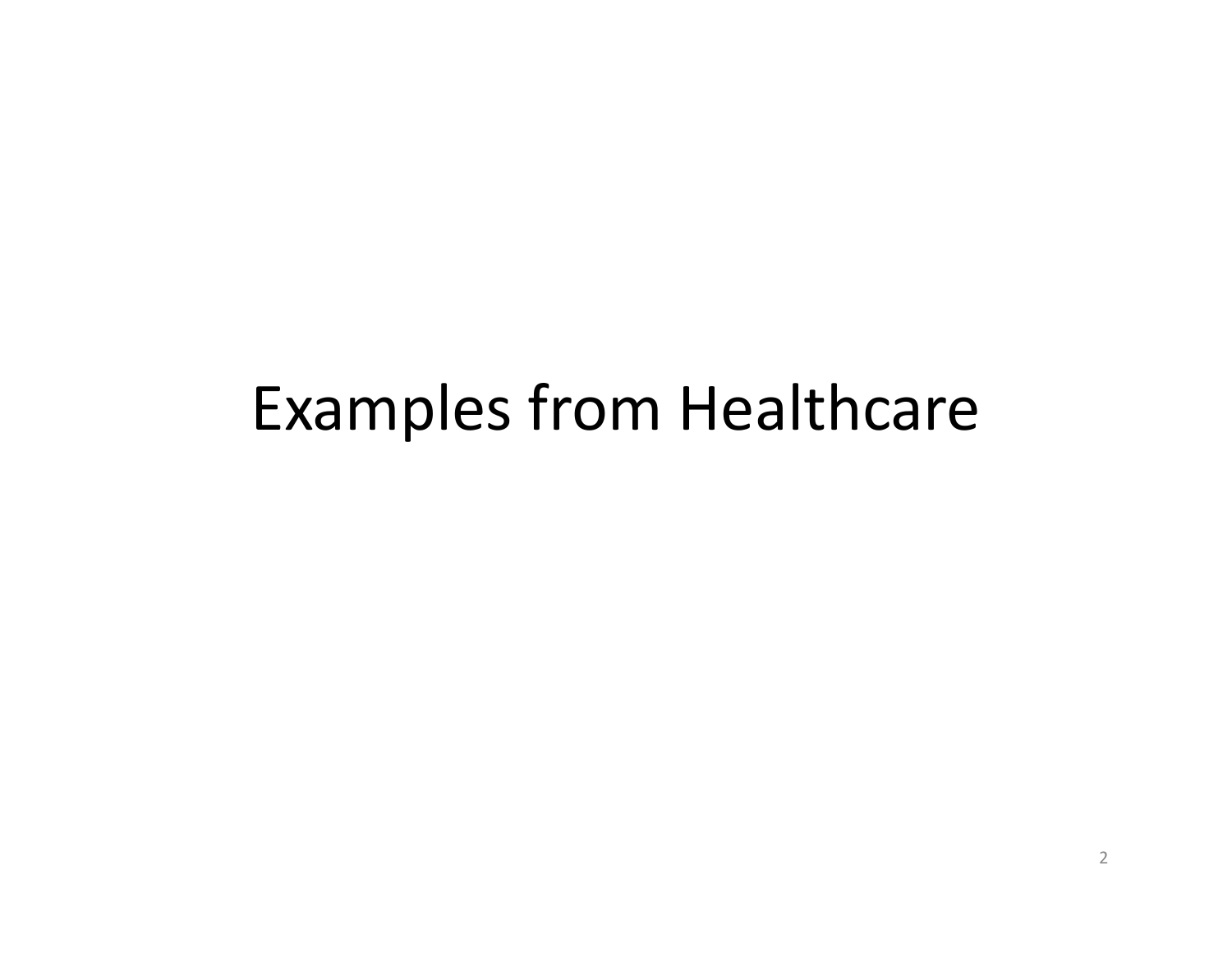# Comparing Culture Surveys

|                                      | Name of survey |              |                 |                |                |                |                |               |               |
|--------------------------------------|----------------|--------------|-----------------|----------------|----------------|----------------|----------------|---------------|---------------|
|                                      | <b>SLOAPS</b>  | <b>PSCHO</b> | <b>VHA PSCQ</b> | <b>HSOPS</b>   | <b>CSS</b>     | SAQ            | SCS            | <b>MSSA</b>   | <b>HTSSCS</b> |
| iate for use<br>Setting ap           | General        | General      | General         | General        | General        | Multiple units | Multiple units | Pharmacy      | Transfusion   |
| eristics<br>General                  |                |              |                 |                |                |                |                |               |               |
| ted by individuals<br>To be          | No             | Yes          | Yes             | Yes            | Yes            | Yes            | Yes            | No            | Yes           |
| No of<br>demographics not<br>inclu   | 58             | 82/32        | 71              | 42             | 34             | 60             | 19             | 194           | 27            |
| Likert scale<br>Uses 5               | Yes            | Yes          | Yes             | Yes            | Partial        | Yes            | Yes            | Yes           | Yes           |
| Measures implementation of actions   | Yes            | No           | No              | No             | No             | No             | No             | Yes           | No            |
| Common dimensions covered            |                |              |                 |                |                |                |                |               |               |
| Leadership                           | Yes            | Yes          | Yes             | Yes            | Yes            | Yes            | Yes            | Yes           | Partial       |
| Policies and procedures              | Yes            | Partial      | Yes             | Partial        | No             | Partial        | Partial        | Yes           | Partial       |
| Staffing                             | Yes            | Partial      | Yes             | Yes            | Partial        | Yes            | Partial        | Yes           | No            |
| Communication                        | Yes            | Yes          | Yes             | Yes            | Yes            | Yes            | Yes            | Yes           | Yes           |
| Reporting                            | Yes            | Yes          | Yes             | Yes            | Yes            | Yes            | Yes            | Yes           | Yes           |
| Total no of dimensions               | 9              | 5(16)        | 13              | 12             | $\overline{4}$ | 6              |                | 20            | 8             |
| Psychometrics performed              |                |              |                 |                |                |                |                |               |               |
| Item analysis                        | No             | Partial      | Yes             | Yes            | No             | Yes            | Partial        | No            | Yes           |
| Exploratory factor analysis          | No             | No           | Yes             | Yes            | No             | Yes            | No             | No            | Yes           |
| Confirmatory factor analysis         | No             | Yes          | Yes             | Yes            | No             | Yes            | Partial        | No            | Yes           |
| Cronbach's alpha                     | No             | No           | $0.45 - 0.90$   | $0.63 - 0.83$  | "Poor"         | $0.68 - 0.81$  | "Good"         | $0.44 - 0.84$ | $0.61 - 0.85$ |
| Test/retest reliability              | No             | No           | No              | N <sub>o</sub> | Yes            | Yes            | Partial        | <b>No</b>     | No            |
| Correlated composite scores across   | No             | No           | Yes             | Yes            | No             | Yes            | No             | Partial       | Yes           |
| dimensions                           |                |              |                 |                |                |                |                |               |               |
| Analysis of variance across services | No.            | Yes          | No              | Yes            | No             | Yes            | Yes            | Partial       | Yes           |
| How used in studies                  |                |              |                 |                |                |                |                |               |               |
| Intra institutional comparisons      | Yes            | Yes          | Yes             | Yes            | Yes            | Yes            | Yes            | <b>No</b>     | Yes           |
| Inter institutional comparisons      | No             | Yes          | No              | Yes            | Yes            | Yes            | Partial        | Yes           | Yes           |
| Inter industry comparisons           | No             | Yes          | No              | No             | No             | Yes            | Partial        | No            | No            |
| Association with reporting rates     | No             | No           | No              | Yes            | Yes            | Yes            | No             | Yes           | No            |
| Association with process measures    | No             | No           | No              | No             | Yes            | Yes            | No             | No            | No            |
| Association with patient outcomes    | No.            | No           | No              | No             | No             | Yes            | No             | No            | No            |
| Pre v post intervention studies      | Partial        | No           | No              | No             | No             | Yes            | No             | No            | No            |

SLOAPS, Strategies for Leadership: An Organizational Approach to Patient Safety,<sup>16 24 31</sup> PSCHO, Patient Safety Cultures in Healthcare Organizations;<sup>25 32</sup> VHA PSCQ, Veterans Administration Patient Safety Culture Questionnaire<sup>19</sup> (McKnight and Lee, unpublished data, September 2001); HSOPS, Hospital Survey on Patient Safety;<sup>21</sup> 33 CSS, Culture of Safety Survey;<sup>18</sup> SAQ, Safety Attitud

Qual. Saf. Health Care 2005;14;364-366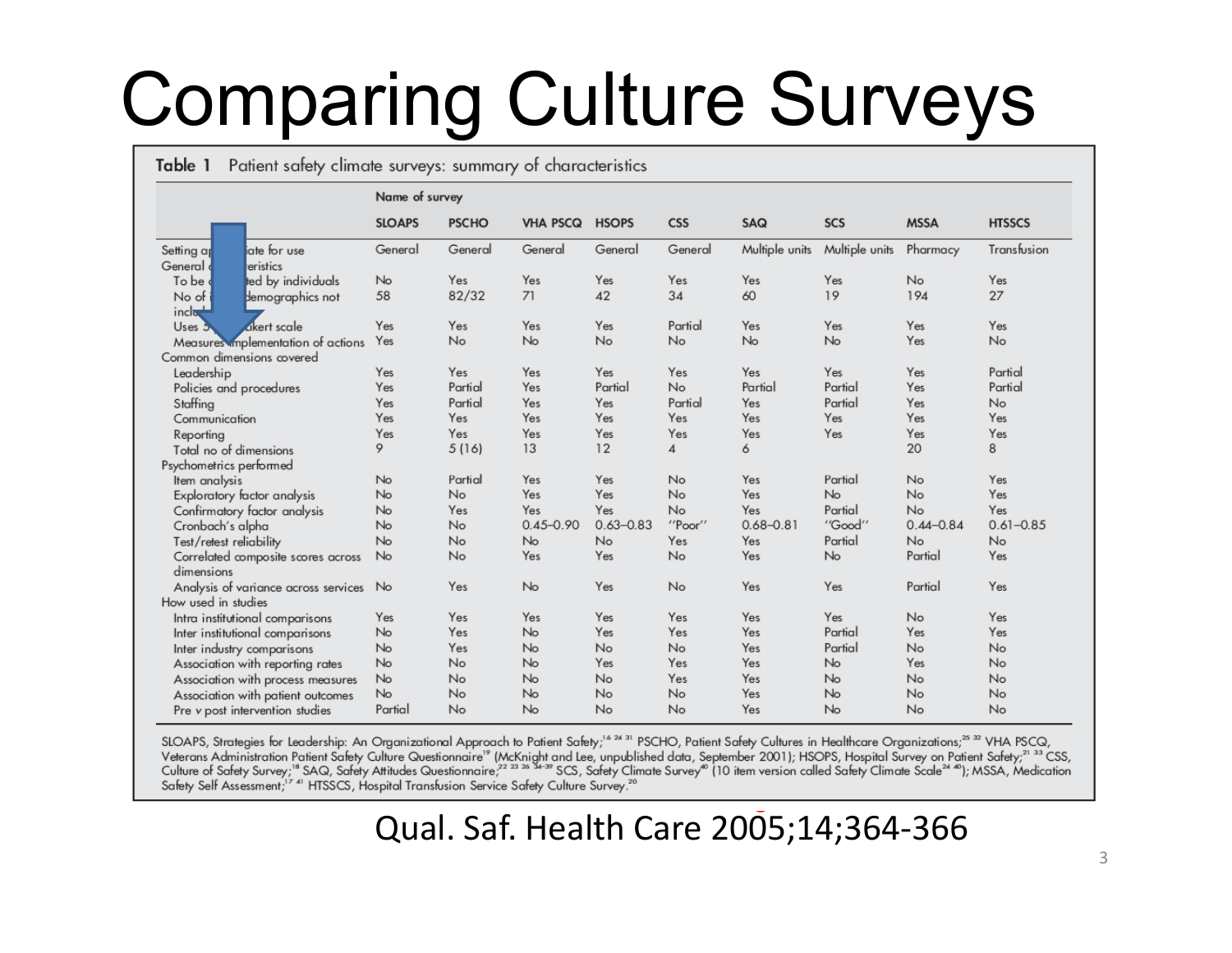# Agency for Healthcare Research and Quality (2010)

| <b>Factors</b>                           | <b>Definition</b>                                                                                                                        |
|------------------------------------------|------------------------------------------------------------------------------------------------------------------------------------------|
| <b>Communication openness</b>            | Important patient care information is transferred across<br>hospital units and during shift changes                                      |
| Feedback & communication<br>about error  | Management provides a work climate that promotes<br>patient safety and shows that patient safety is a top<br>priority                    |
| Frequency of events reported             | Staff feel that their mistakes and event reports are not<br>held against them, and that mistakes are not kept in<br>their personnel file |
| Handoffs & transitions                   | There is a learning culture in which mistakes lead to<br>positive changes and changes are evaluated for<br>effectiveness                 |
| Management support for<br>patient safety | Procedures and systems are good at preventing errors<br>and there is a lack of patient safety problems                                   |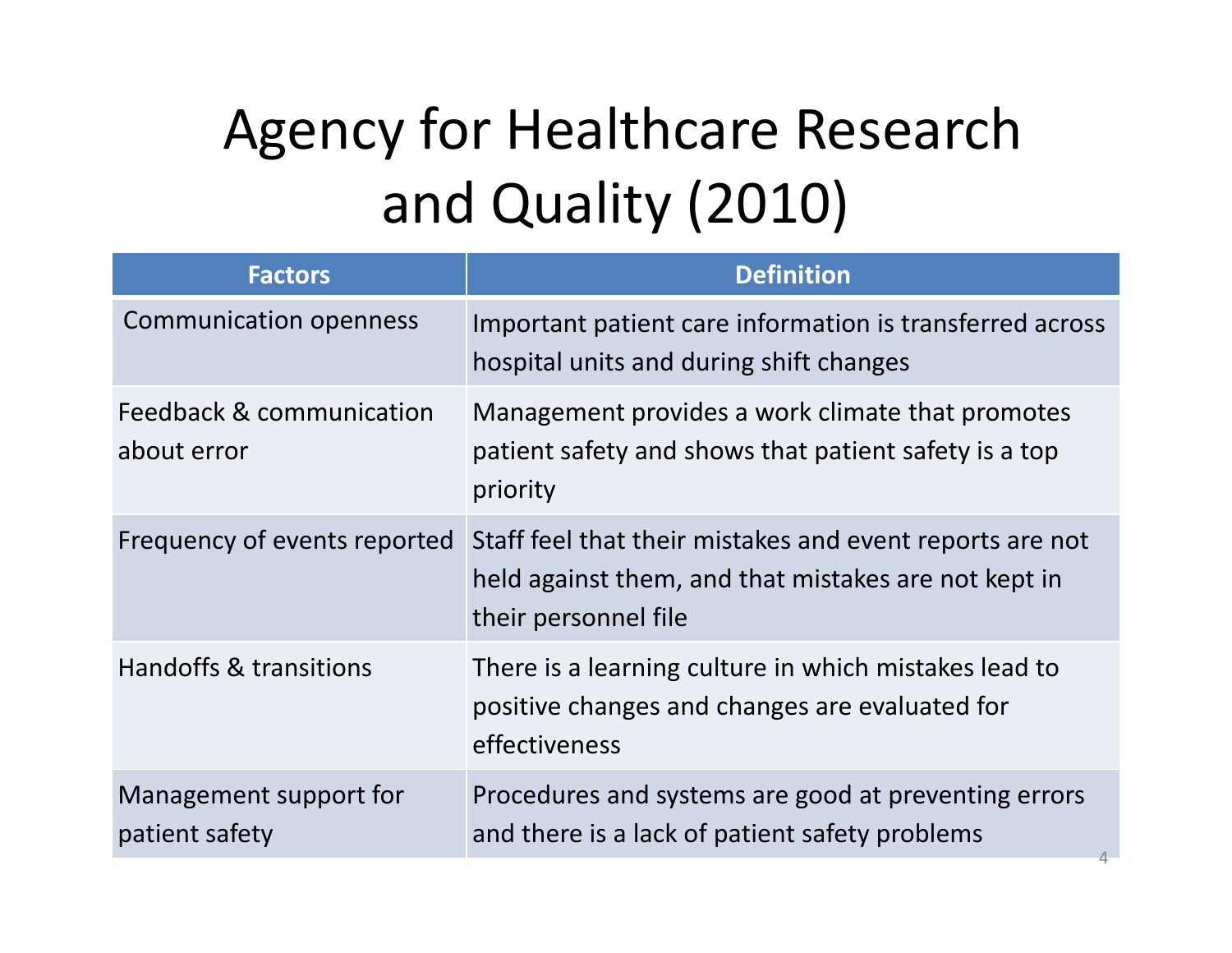# Agency for Healthcare Research and Quality (con't)

| <b>Factors</b>                                    | <b>Definition</b>                                                                                                                           |
|---------------------------------------------------|---------------------------------------------------------------------------------------------------------------------------------------------|
| Non-punitive response to error                    | Staff feel that their mistakes and event<br>reports are not held against them, and that<br>mistakes are not kept in their personnel<br>file |
| Organizational learning-Continuous<br>improvement | There is a learning culture in which<br>mistakes lead to positive changes and<br>changes are evaluated for effectiveness                    |
| Overall perceptions of patient safety             | Procedures and systems are good at<br>preventing errors and there is a lack of<br>patient safety problems                                   |
| <b>Staffing</b>                                   | There are enough staff to handle the<br>workload and work hours are appropriate<br>to provide the best care for patients                    |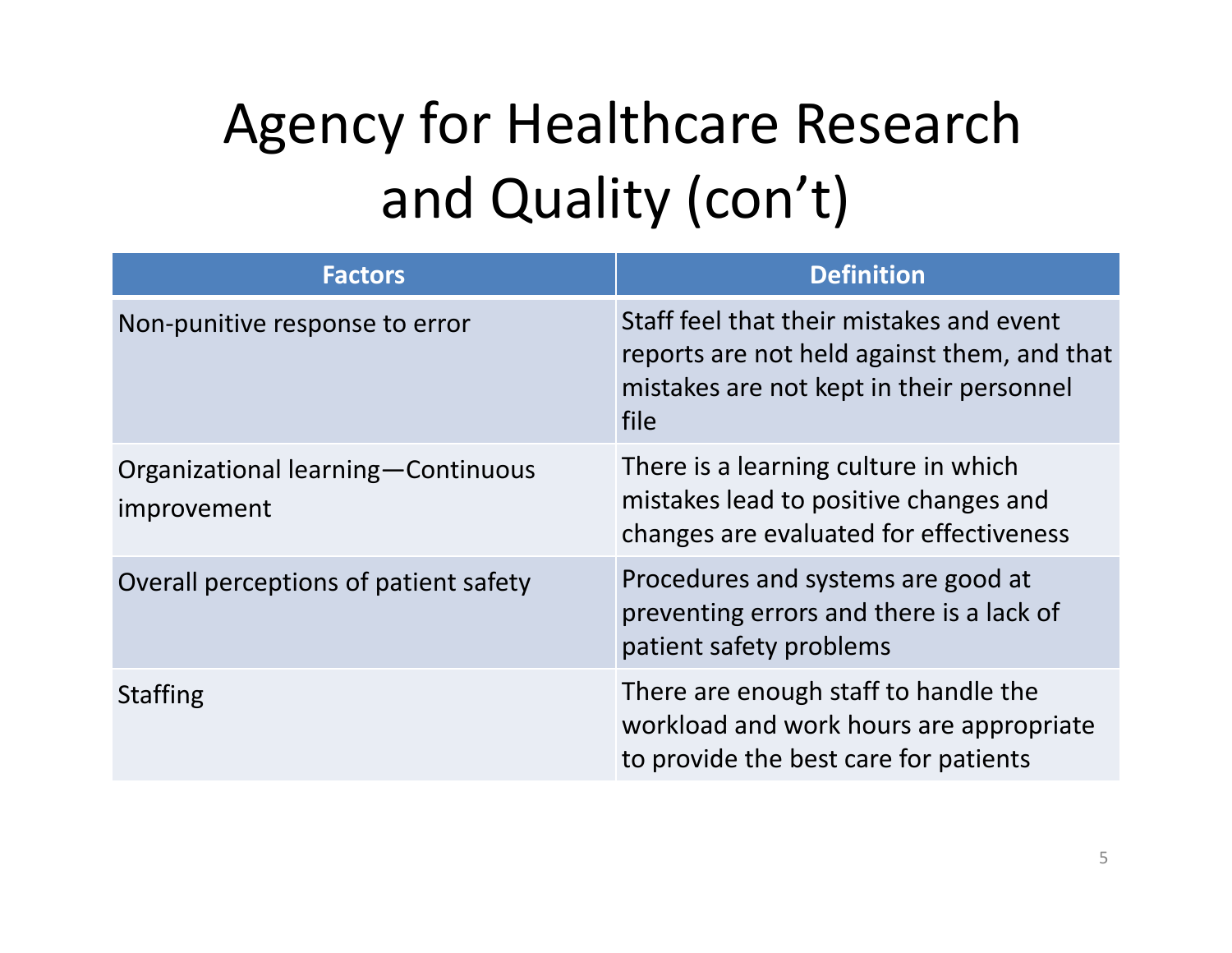# Agency for Healthcare Research and Quality (con't)

| <b>Factors</b>                                                  | <b>Definition</b>                                                                                                                                                                           |
|-----------------------------------------------------------------|---------------------------------------------------------------------------------------------------------------------------------------------------------------------------------------------|
| Supervisor/manager expectations and<br>actions promoting safety | Supervisors/managers consider staff<br>suggestions for improving patient safety,<br>praise staff for following patient safety<br>procedures, and do not overlook patient<br>safety problems |
| Teamwork across units                                           | Hospital units cooperate and coordinate<br>with one another to provide the best care<br>for patients                                                                                        |
| Teamwork within units                                           | Staff support one another, treat one<br>another with respect, and work together<br>as a team                                                                                                |

http://www.ahrq.gov/qual/hospsurvey10/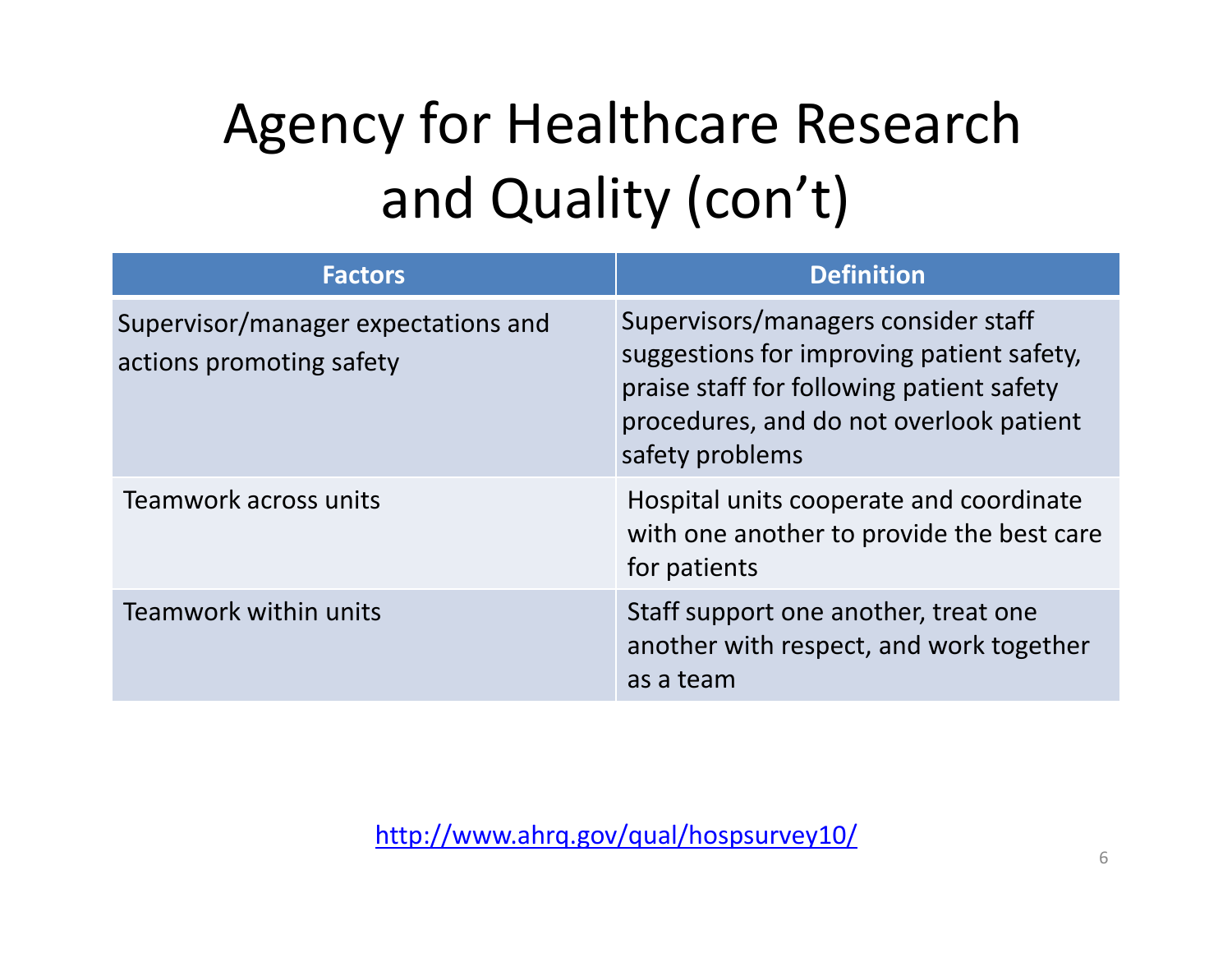#### **Safety Culture Dimensions Measured by the Safety Attitudes Questionnaire**

| <b>Dimension</b>             | <b>Definition</b>                                                      | <b>Example Items</b>                                                       |
|------------------------------|------------------------------------------------------------------------|----------------------------------------------------------------------------|
| Safety climate               | Perceptions of patient<br>safety norms and behaviors                   | -ICU personnel frequently disregard<br>rules or guidelines                 |
| <b>Teamwork</b><br>climate   | Perceived quality of<br>collaboration among<br>personnel               | -Our doctors and nurses work<br>together as a well coordinated team        |
| Perceptions of<br>management | Approval of managerial<br>action                                       | -Management supports my daily<br>efforts in this ICU                       |
| Working<br>conditions        | Perceived quality of the<br>work environment and<br>logistical support | -Our levels of staffing are sufficient to<br>handle the number of patients |
| Job<br>satisfaction          | Positivity about the work<br>experience                                | -This ICU is a good place to work                                          |
| <b>Stress</b><br>recognition | Acknowledgment of how<br>performance is influenced<br>by stressors     | -When my workload becomes<br>excessive, my performance is impaired         |

Sexton JB, Helmreich RL, Neilands TB, et al. The safety attitudes questionnaire: Psychometric properties, benchmarking data, and emerging research. *BMC Health Serv Res* 2006;6:44.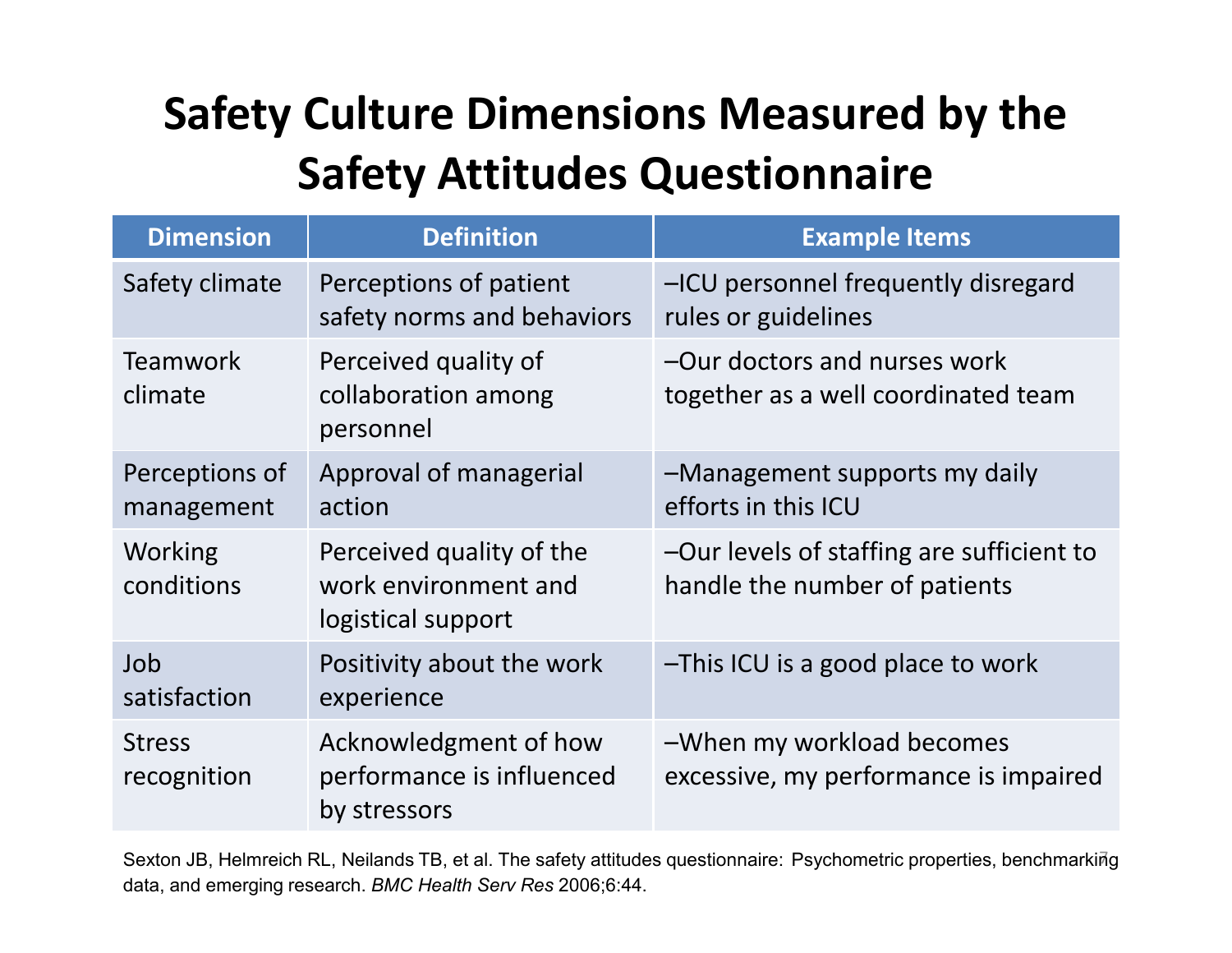#### Examples from Construction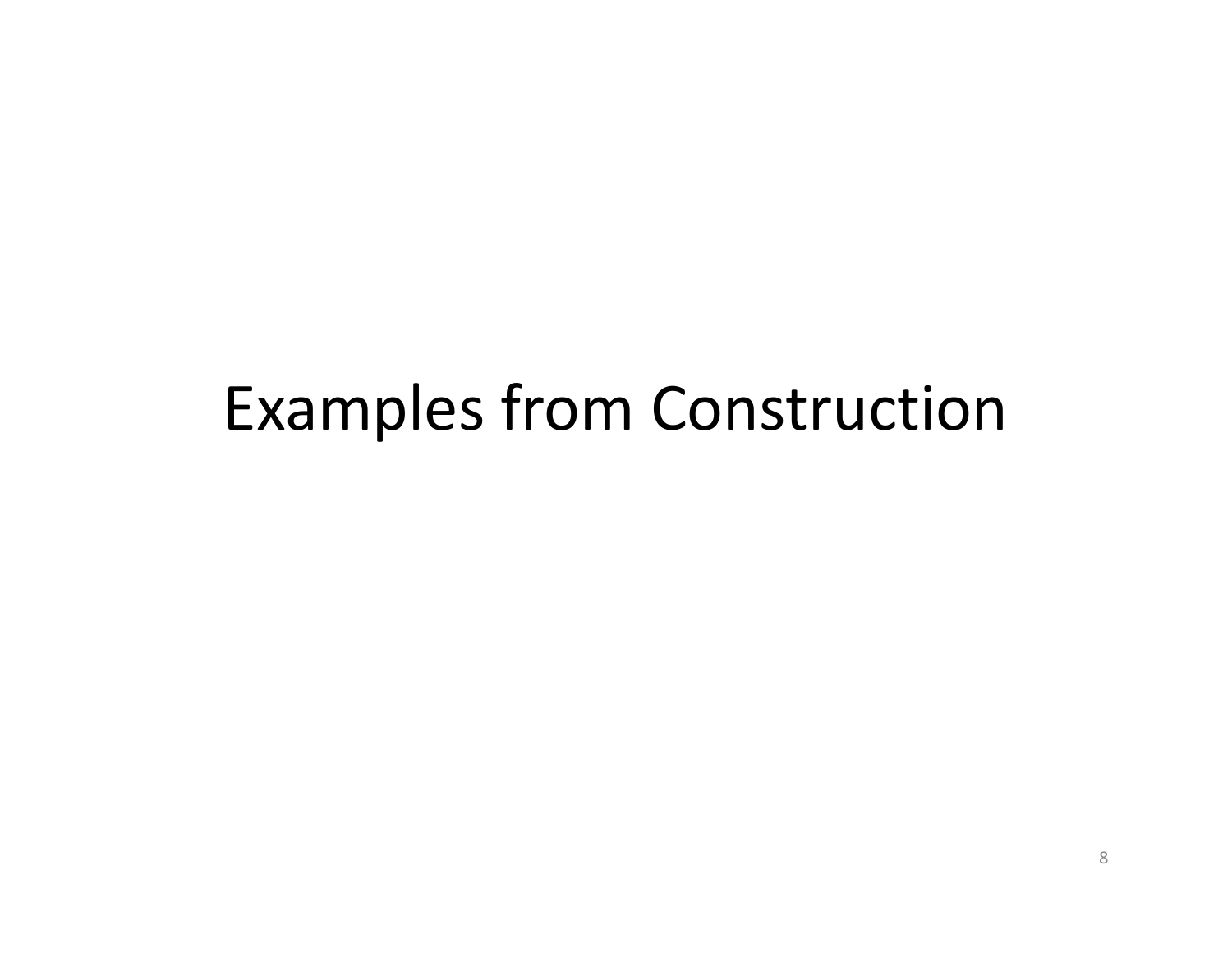Siu, O., Phillips, D. R., & Leung, T. W. (2003). Age differences in safety attitudes and safety performance in Hong Kong construction workers. Journal of Safety

Research, 34, 199–205.

- Management commitment
- Human resources management practices
- Supervisor support
- Internal group processes
- Work pressure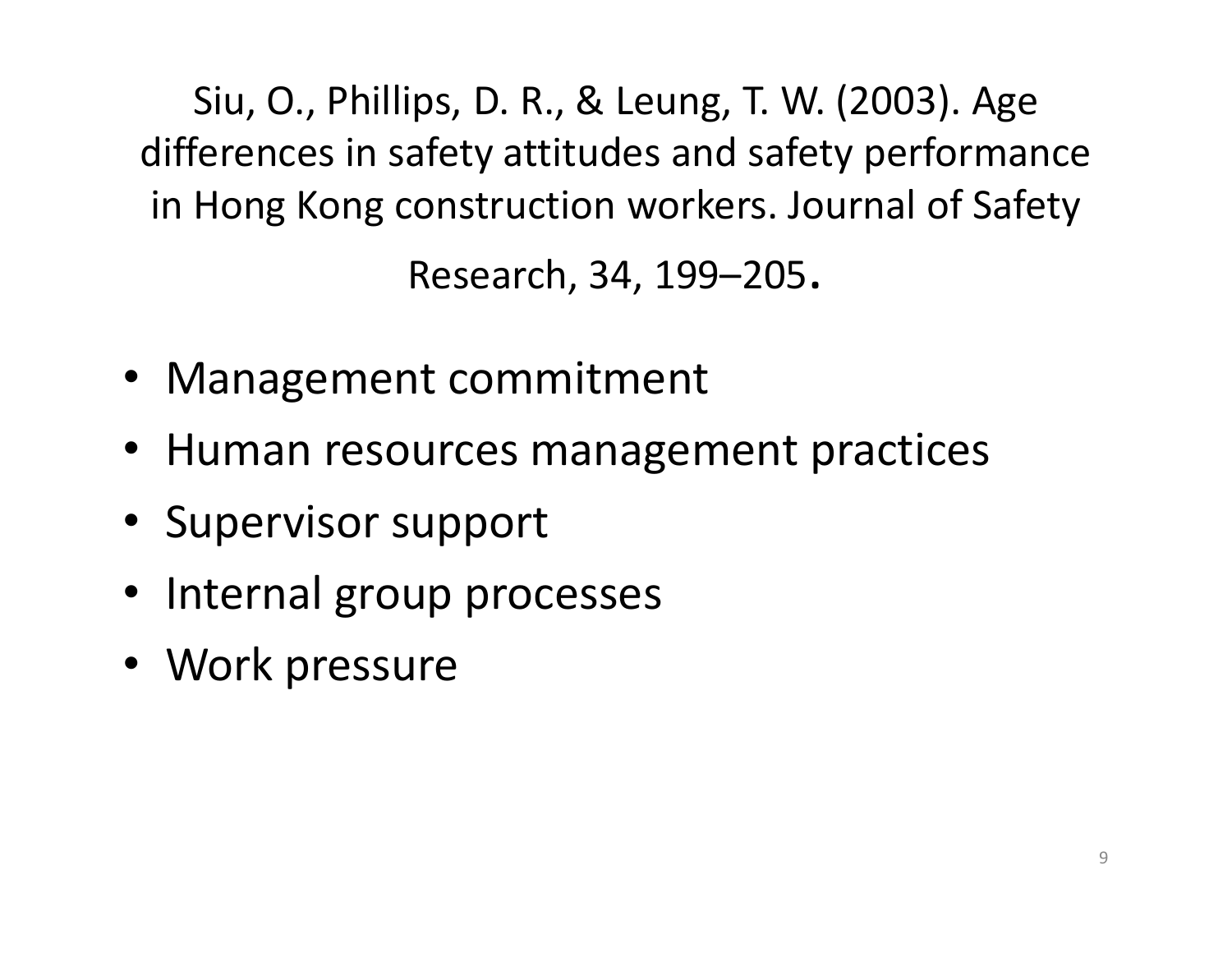## Safety Climate : Construction Workers in Pakistan

| <b>Factors</b>                      | <b>Example Items</b>                                                                                                                                        |
|-------------------------------------|-------------------------------------------------------------------------------------------------------------------------------------------------------------|
| <b>Attitudes and Beliefs</b>        | Management acts decisively when a safety concern is<br>raised<br>Working safely is a top priority for site managers, foremen<br>and supervisors             |
| <b>Physical Work</b><br>Environment | Construction sites are dangerous places<br>Usually I don't get the right equipment to do the job safely                                                     |
| <b>Supportive Environment</b>       | I believe that prevention of accidents is the responsibility<br>of everyone<br>Good working relationship among the workers is often<br>necessary for safety |

Ali, Tauha. Influence of National Culture on Construction Safety Climate in Pakistan. Griffith University, May, 2006. http://www4.gu.edu.au:8080/adt-root/uploads/approved/adt-QGU20070110.173625/public/02Whole.pdf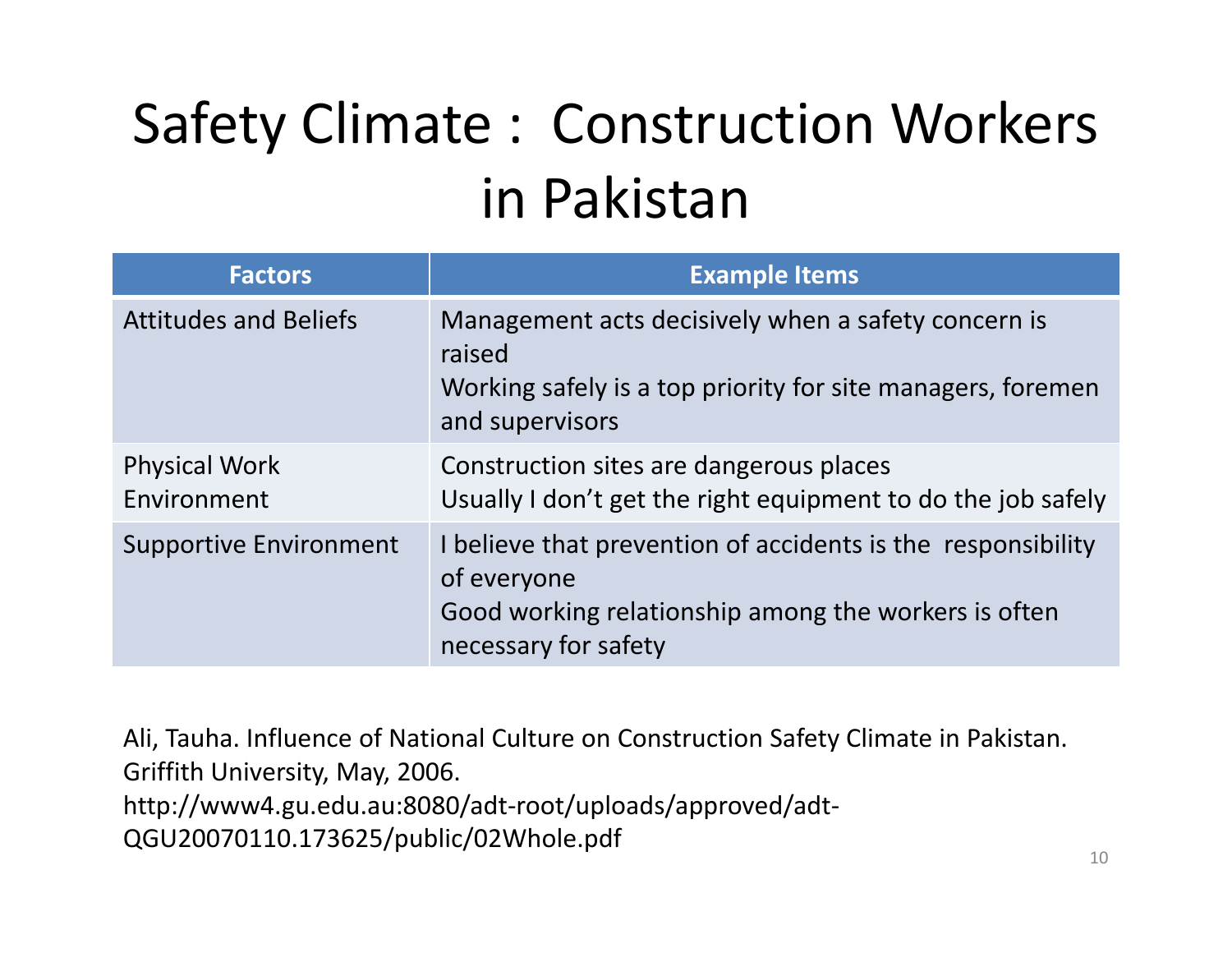#### Example from Manufacturing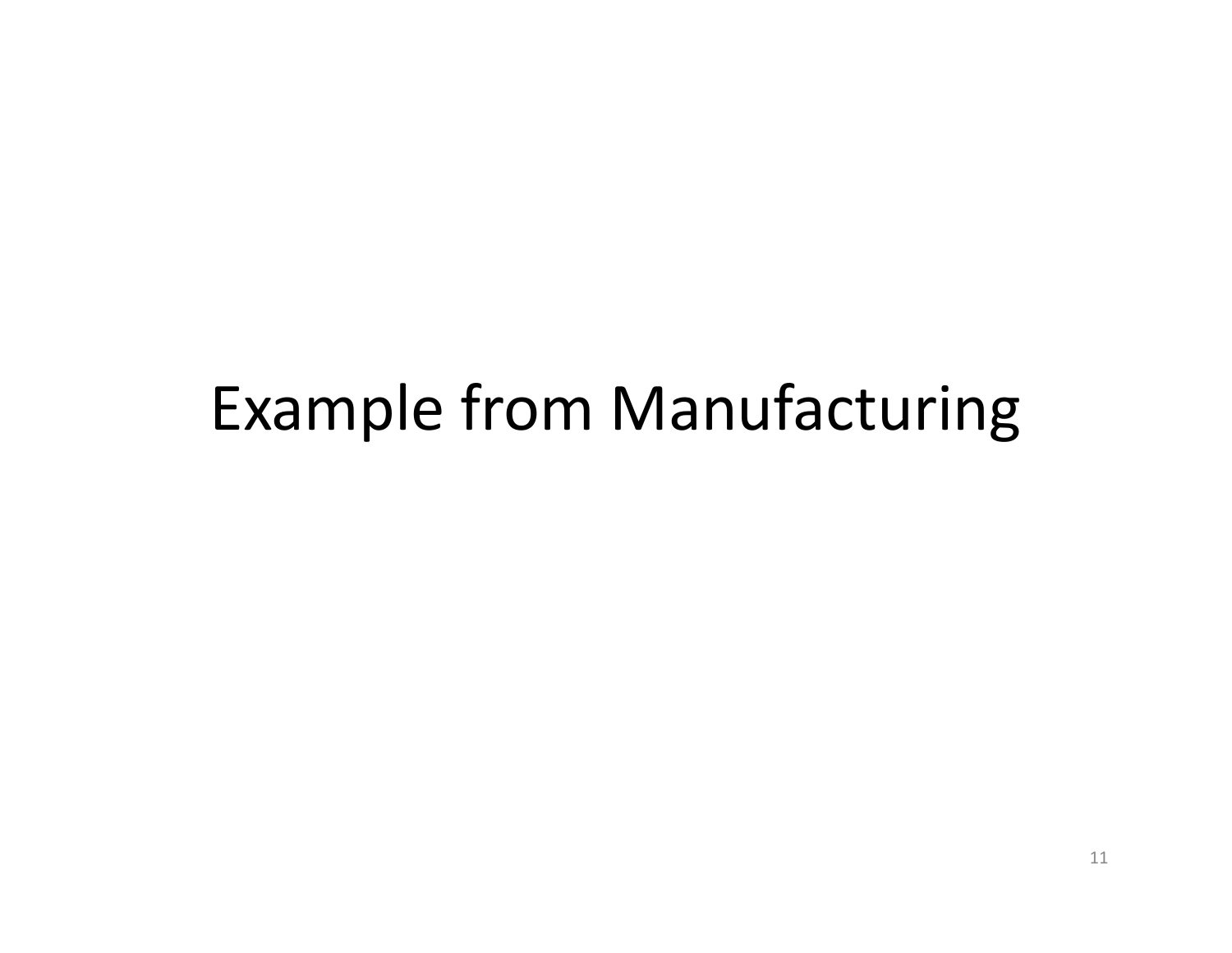Nielsen. K. J., Rasmussen, K., Glasscock, D., and Spangenberg, S. (2008). Changes in safety climate and accidents at two identical manufacturing plants. *Safety Science*, 46, 440-449.

| <b>Factor</b>                           | <b>Example</b>                                                                        |
|-----------------------------------------|---------------------------------------------------------------------------------------|
| Immediate supervisor general leadership | My immediate supervisor uses methods<br>of leadership that are satisfying             |
| Immediate supervisor safety leadership  | My immediate supervisor intervenes<br>immediately if safety regulations are<br>broken |
| Safety instruction                      | I have been shown how to perform my<br>work safely at my current place of work        |
| Convenience violations                  | I ignore safety regulations to get the job<br>done                                    |
| Safety oversight                        | It is of no use to bring up safety issues                                             |
| Commitment to the workplace             | Do you feel that your place of work is of<br>great personal importance<br>to you?     |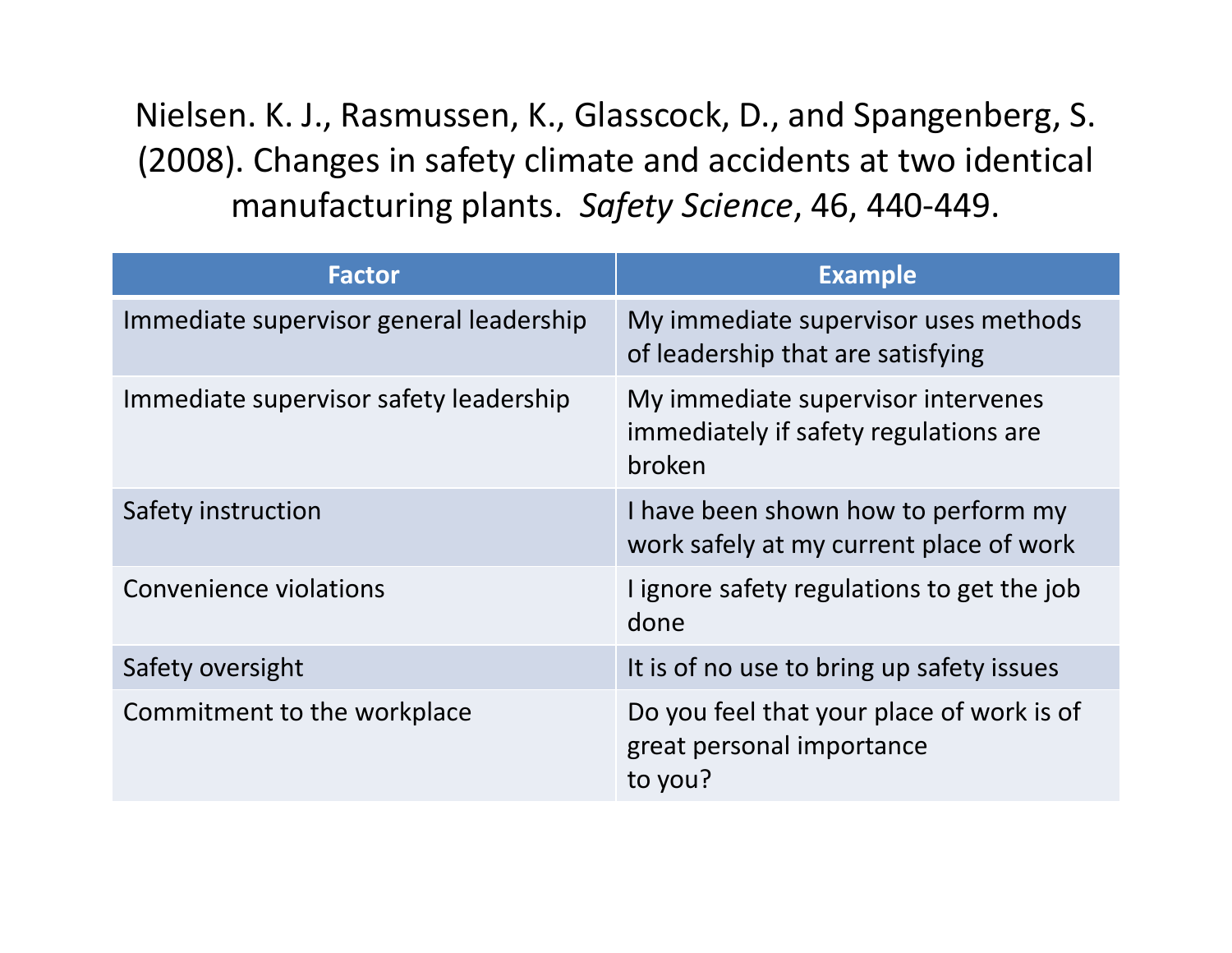#### Small Business Examples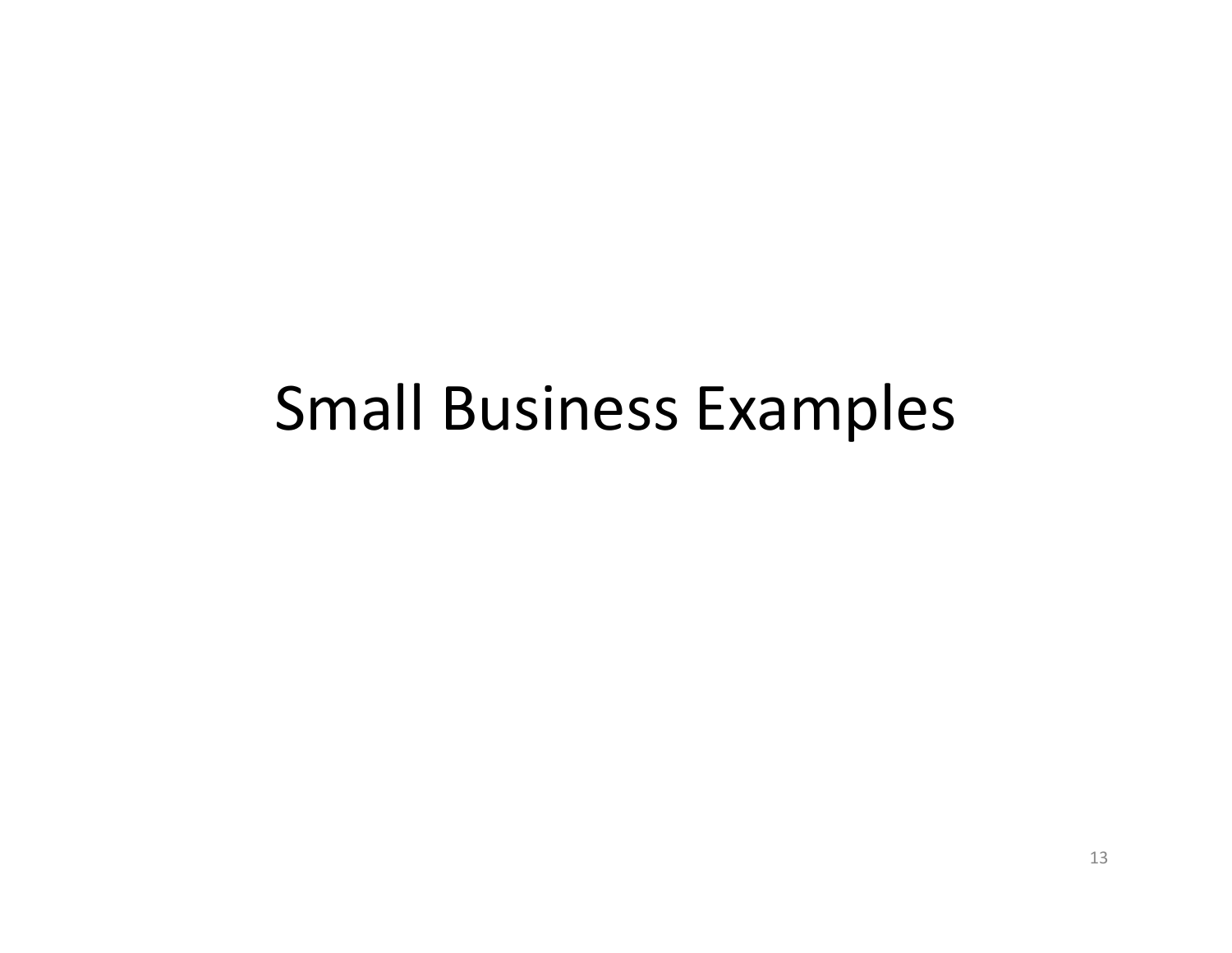## BSMS Online Survey

#### http://bsmsinc.com/survey.html

| <b>Factors</b>               | <b>Factors</b>                    |
|------------------------------|-----------------------------------|
| <b>Management Commitment</b> | Housekeeping                      |
| <b>Perceived Risk</b>        | <b>Personal Commitment</b>        |
| <b>Job-Induced Stress</b>    | <b>Accident Causation Beliefs</b> |
| <b>Safety Training</b>       | <b>Emergency Procedures</b>       |
| Feedback                     | Safe Systems of Work              |
| <b>Managerial Actions</b>    | <b>Safety Behaviors</b>           |
| The Required Workpace        | <b>Safety Communications</b>      |
| <b>Safety Personnel</b>      |                                   |